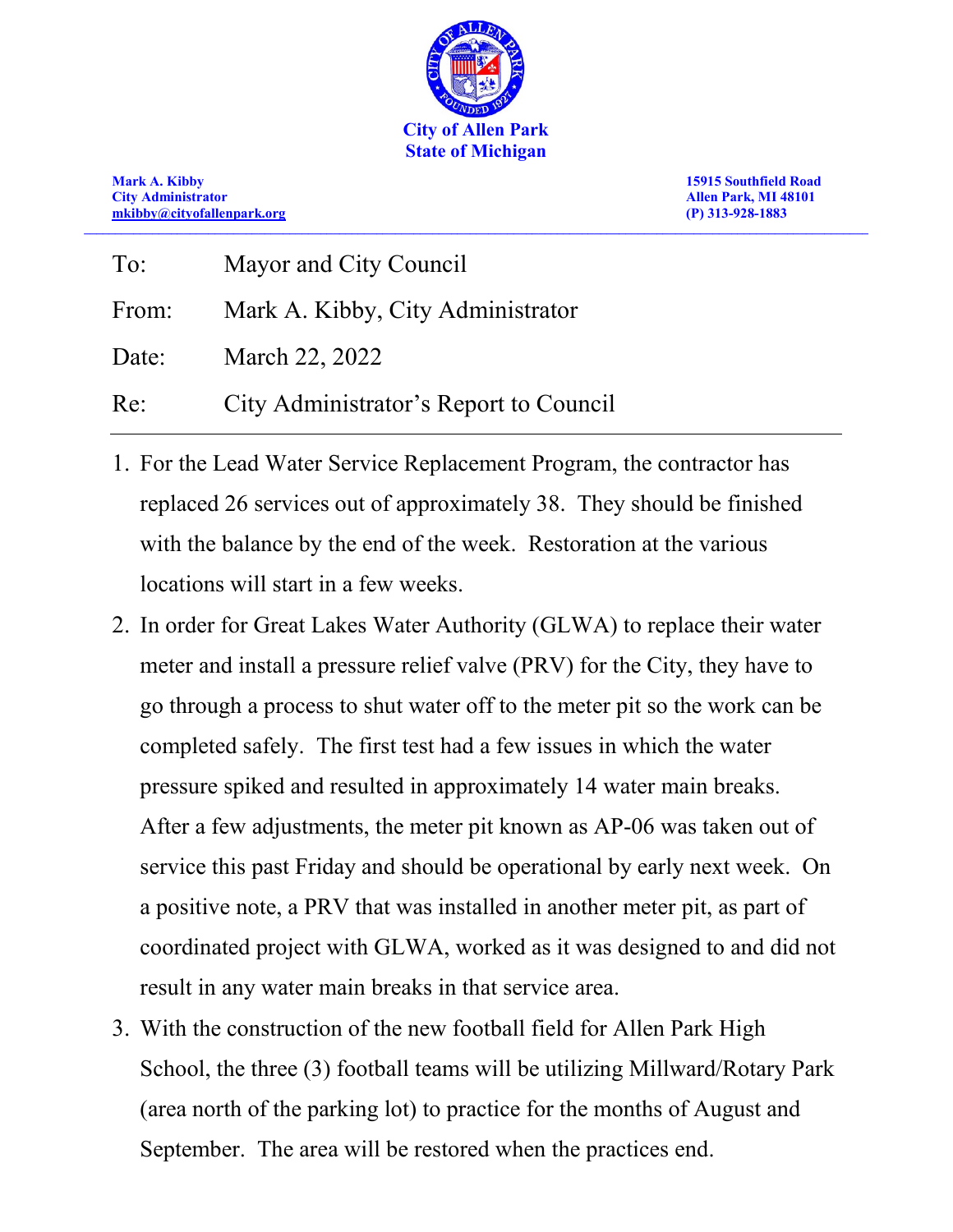- 4. There were three (3) student-athlete basketball players that were nominated for awards as part of the Parks & Recreation Department's affiliation with the Junior Detroit Pistons Program.
	- Saddiq Bey Sharpshooter Award: Keller Johnson
	- Hamidou Diallo Hustle Award nominee: Oscar Moran
	- Priority Health Best Teammate Award nominee: Joey Sackrison These players were recognized on Friday, March 18 at the Detroit Pistons Academy Awards Ceremony at the Wayne State Fieldhouse.
- 5. Yard Waste/Compost starts April  $4<sup>th</sup>$ .
- 6. The following employees have, or will, reach a milestone in years of service with the City –
	- Tom Murray (DPS Director) 20 Years April  $1<sup>st</sup>$
	- Michael Stetz II (Fire Department) 15 Years April  $2<sup>nd</sup>$
	- Eric Taylor (Fire Department) 15 Years April  $2<sup>nd</sup>$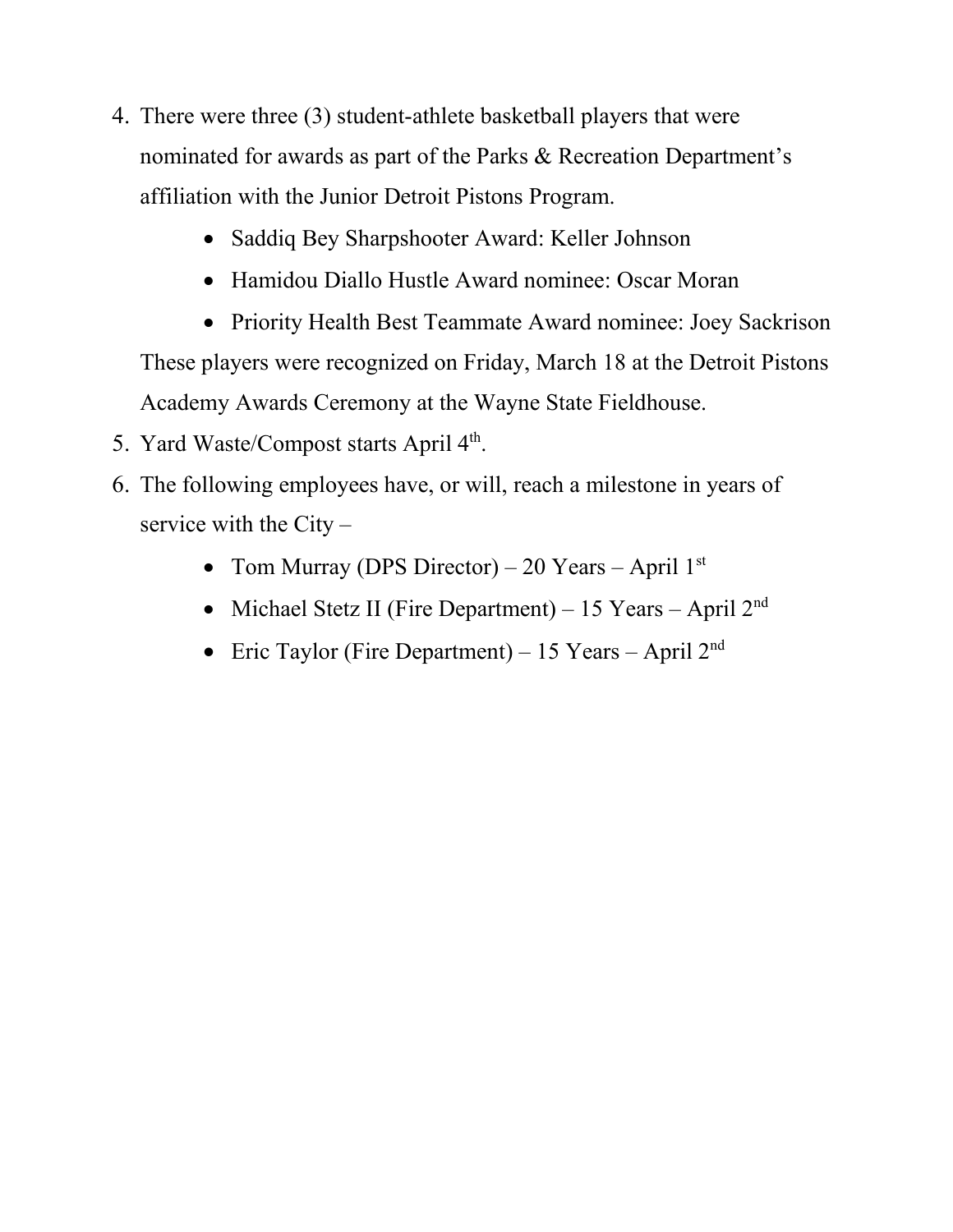

**Mayor** Gail McLeod

**City Clerk**  Michael I. Mizzi

**Treasurer** Maureen C. Armstrong **City Council** Felice (Tony) Lalli – Mayor Pro-Tem Dan Loyd Matthew E. Valerius Gary Schlack Charles Blevins Dennis Marcos

**City of Allen Park** 15915 Southfield Road Allen Park, MI 48101

March 21, 2022

Dear Allen Park Resident:

A few weeks ago, the City of Allen Park selected the streets listed below to be part of the 2022 Street Improvement Program, which is funded by the 2021 Street Improvement Millage (Winter 2021 Tax Collection), Michigan Act 51 Gas Tax, and the Allen Park General Fund. The Contractor for this project will be Hardrock Concrete.

- Park Avenue Angelique Avenue to Champaign Road
- Rosedale Boulevard Wick Road to Moore Road
- Philomene Boulevard Park Avenue to Colwell Avenue

As the starting date gets closer, you will receive informational flyers providing more specific details regarding construction days and hours, parking options, trash and yard waste pickup, access to the homes for the Police and Fire Departments, and contact phone numbers for the Project Inspectors.

We understand the inconvenience that these projects will cause over your spring, summer and fall, but the long term benefits should be better for your neighborhood.

Sincerely,

Mark A. Kibby Tom Murray

Mark A. Kibby Tom Murray City of Allen Park City of Allen Park

City Administrator Director of Public Services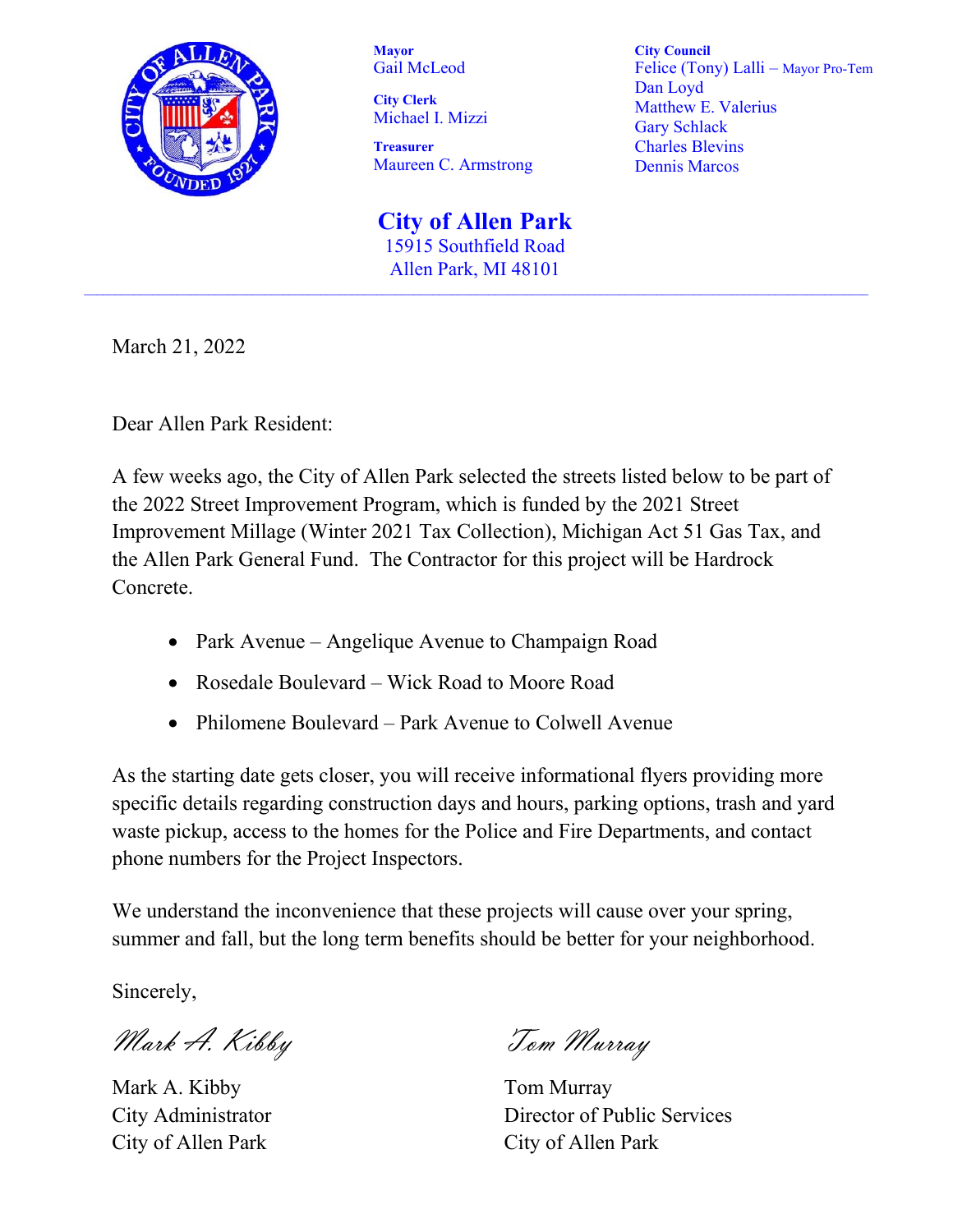

**Mayor** Gail McLeod

**City Clerk**  Michael I. Mizzi

**Treasurer** Maureen C. Armstrong

**City Council** Felice (Tony) Lalli – Mayor Pro-Tem Dan Loyd Matthew E. Valerius Gary Schlack Charles Blevins Dennis Marcos

**City of Allen Park** 15915 Southfield Road Allen Park, MI 48101

March 21, 2022

Dear Allen Park Resident:

A few weeks ago, the City of Allen Park selected Winona Avenue from Champaign Road to Ecorse Road to be part of the 2022 Water Main Replacement Program, which is funded by the Allen Park Water Fund. The Contractor for this project will be Bricco Excavating.

As the starting date gets closer, you will receive informational flyers providing more specific details regarding construction days and hours, parking options, trash and yard waste pickup, access to the homes for the Police and Fire Departments, and contact phone numbers for the Project Inspectors.

We understand the inconvenience that this project will cause over your summer and fall, but the long term benefits should be better for your neighborhood.

Sincerely,

Mark A. Kibby Tom Murray

Mark A. Kibby Tom Murray City of Allen Park City of Allen Park

City Administrator Director of Public Services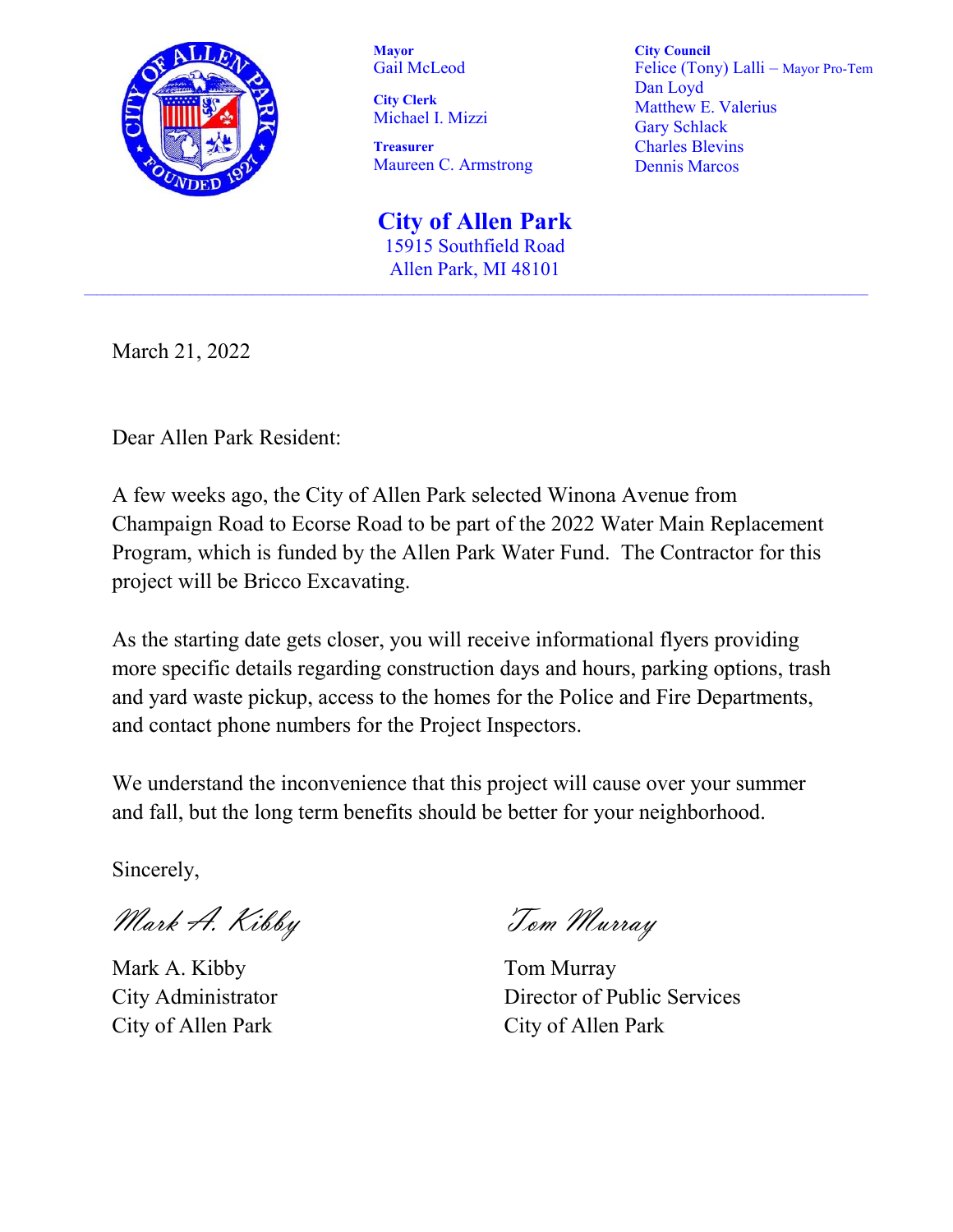

**Mark A. Kibby 15915 Southfield Road City Administrator Allen Park, MI 48101 [mkibby@cityofallenpark.org](mailto:mkibby@cityofallenpark.org) (P) 313-928-1400**

March 16, 2022

Governor Gretchen Whitmer P.O. Box 30013 Lansing, Michigan 48909

#### **Re: Impact of Highland Park's Nonpayment of Water and Sewer Charges on Allen Park**

Dear Governor Whitmer:

The City of Allen Park receives water and sewer services from the Great Lakes Water Authority (GLWA). The City of Highland Park receives water and sewer services from GLWA, as well.

The State of Michigan has a direct role in the City of Detroit, now GLWA, providing water services to Highland Park. By way of background, the State of Michigan requested the Detroit Water & Sewerage Department (DWSD) provide emergency water services to Highland Park because the State of Michigan determined the City's water treatment plant was creating a public health risk to its residents. On November 12, 2012, the State of Michigan represented the repairs to the water treatment plant were to be completed in 3-4 days. Neither the State of Michigan nor Highland Park made any repairs to the water treatment plant. To this date, it remains shuttered.

Highland Park's payment history for these critical services is troubling. They have paid less than 1% of the water services charges since 2012. Highland Park has paid approximately 50% of the sewer services charges from 2013 through March 2021.

Since April 2021, Highland Park has not made any payments for GLWA's sewer services.

When Highland Park does not pay, the costs are borne by the other member partner communities receiving GLWA's water and sewer services. By the end of the current fiscal year, Highland Park's water and sewer services arrearages will exceed \$54,233,700.00, if no payments are made. If this pattern continues, Highland Park's arrearages will exceed \$60,977,600.00 by the end of FY 2023.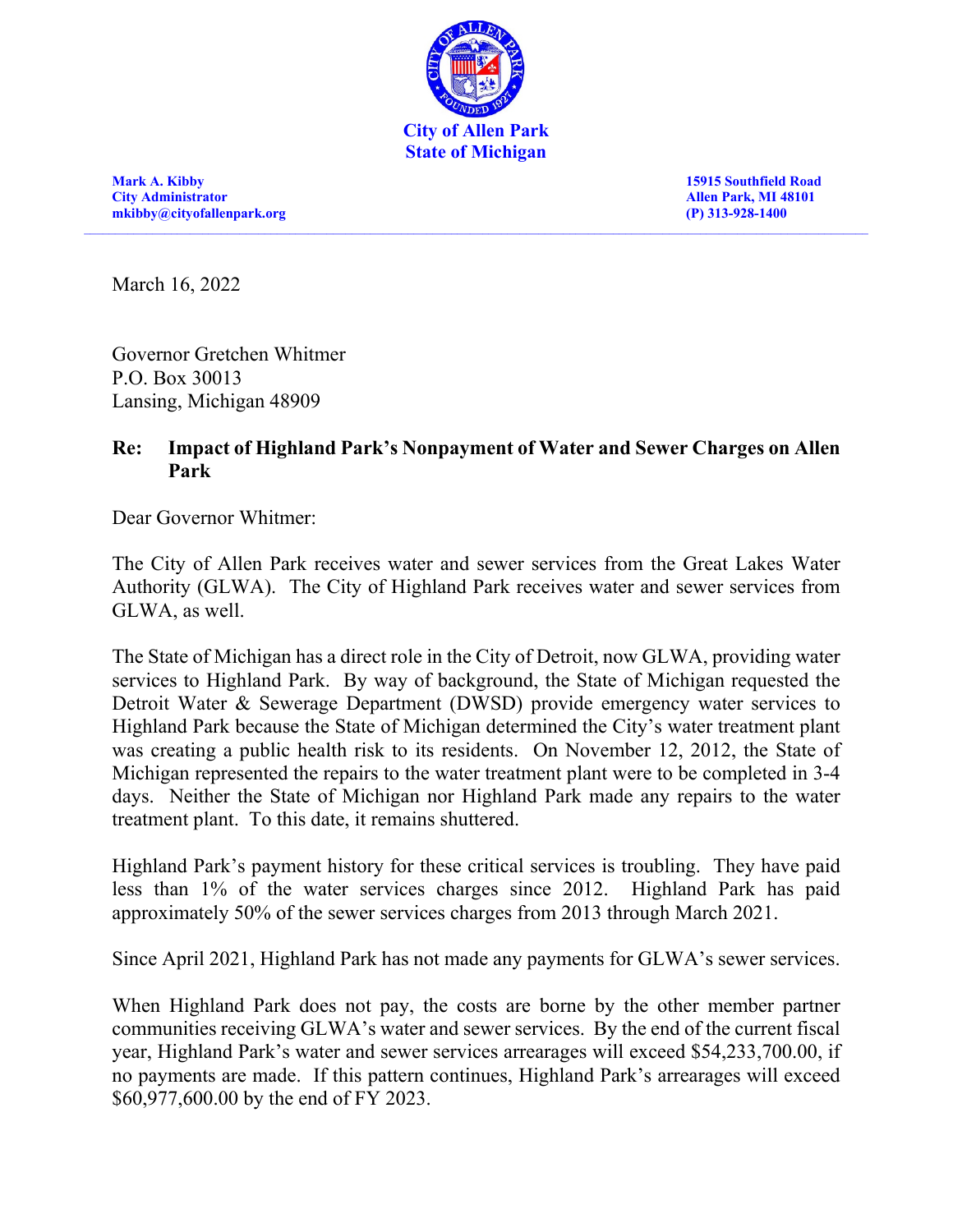Of the \$54,233,700.00 allocated to GLWA's member partners, Allen Park has been allocated \$198,900.00 of Highland Park's arrearages. For FY 2023 charges, Allen Park has been allocated \$26,000.00. On behalf of the City of Allen Park and other impacted member partner communities, we are asking for greater involvement from the State in resolving this dispute. I would ask that you contact Suzanne Coffey, GLWA's Interim Chief Executive Officer, on how you can assist in resolving this dispute**.**

If you should have any questions, please do not hesitate to contact my office at (313) 928-1883, or by email at  $m kibby@cityofallenpark.org.$ 

Sincerely,

Mal S. Khlay

Mark A. Kibby City Administrator City of Allen Park

Cc: Mayor Gail McLeod Allen Park City Council Amanda Wertz, Finance Director Tom Murray, DPS and Water & Sewer Director Suzanne Coffey, GLWA Randal Brown, GLWA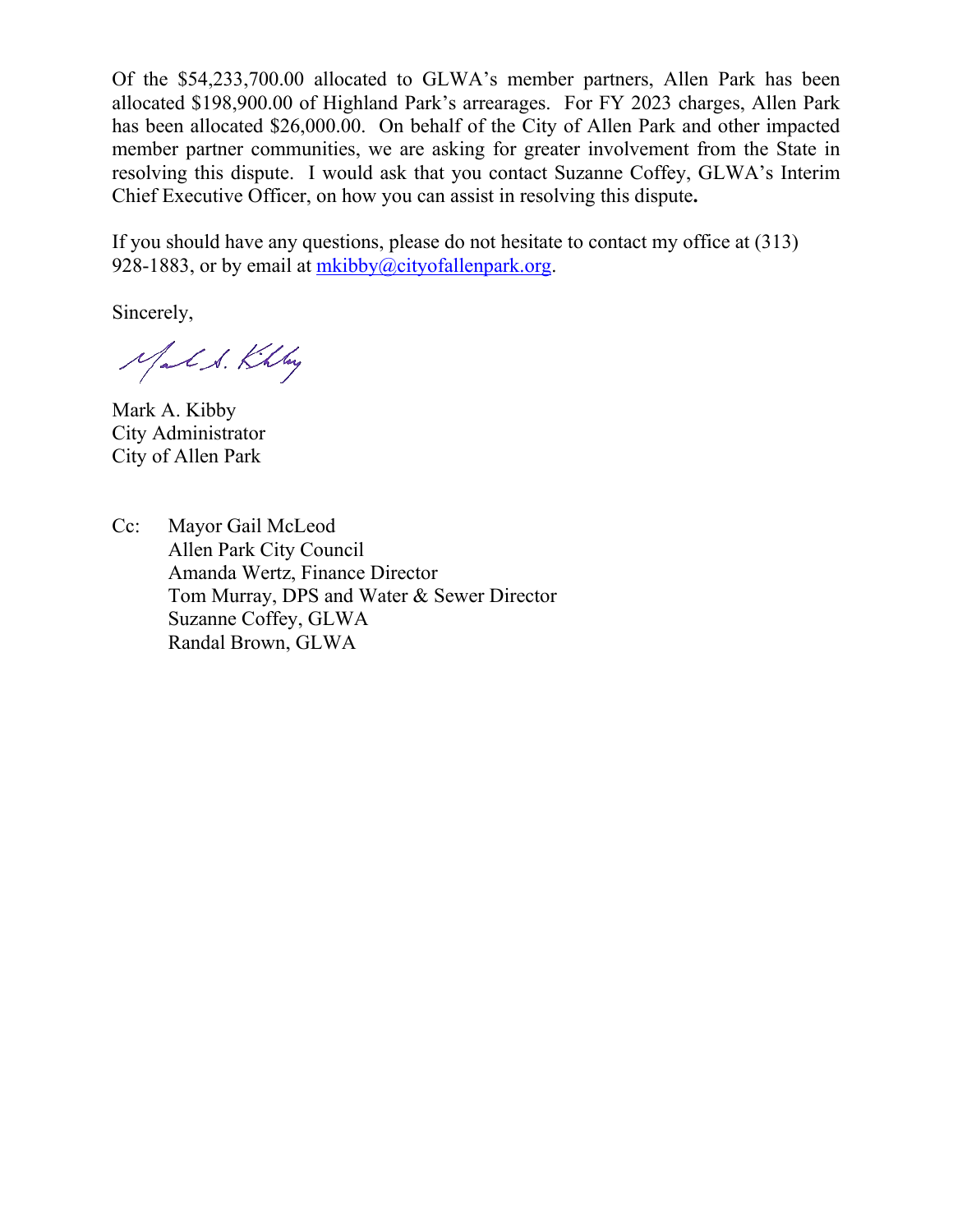

**Mark A. Kibby 15915 Southfield Road City Administrator Allen Park, MI 48101 [mkibby@cityofallenpark.org](mailto:mkibby@cityofallenpark.org) (P) 313-928-1400**

| To:    | State Representative Tullio Liberati |
|--------|--------------------------------------|
| From:  | Mark A. Kibby, City Administrator    |
| $Cc$ : | Mayor McLeod                         |
| Date:  | March 15, 2022                       |
| Re:    | Allen Park Project List              |

During our meeting on February 17, 2022, you asked for a list of projects from the City of Allen Park that could be submitted for possible funding. Listed below are a number of projects that the Administration would like to submit for consideration.

## 1. **Resurface Pinecrest Drive \$1,744,000.00**

Funding will be used to remove existing asphalt by roto milling to the existing concrete pavement on both the east and west lanes of Pinecrest Drive and seven (7) crossovers between Southfield Road and Pelham Road. All lanes and crossovers would be resurfaced with asphalt.

## 2. **Allen Park Theater Site \$500,000.00**

Funding will be used to assist with the demolition of the Allen Park Theater and begin the preliminary work that will be necessary for the redevelopment of the 1.75 acre site in Downtown Allen Park.

## 3. **Cunningham Park ADA Improvements \$842,000.00**

Funding will be used to install a new ADA compliant play structure within a new 6,000 square foot play and swing set safety zone at Cunningham Park. The entire 6,000 square foot safety zone will have an interlocking rubber tile surface installed that is ADA compliant, making the safety zones and play structures accessible to park visitors in wheelchairs. The project will also include 150 linear feet of new ADA compliant sidewalk and ADA curb ramps as a means to access the new play area and existing shelter.